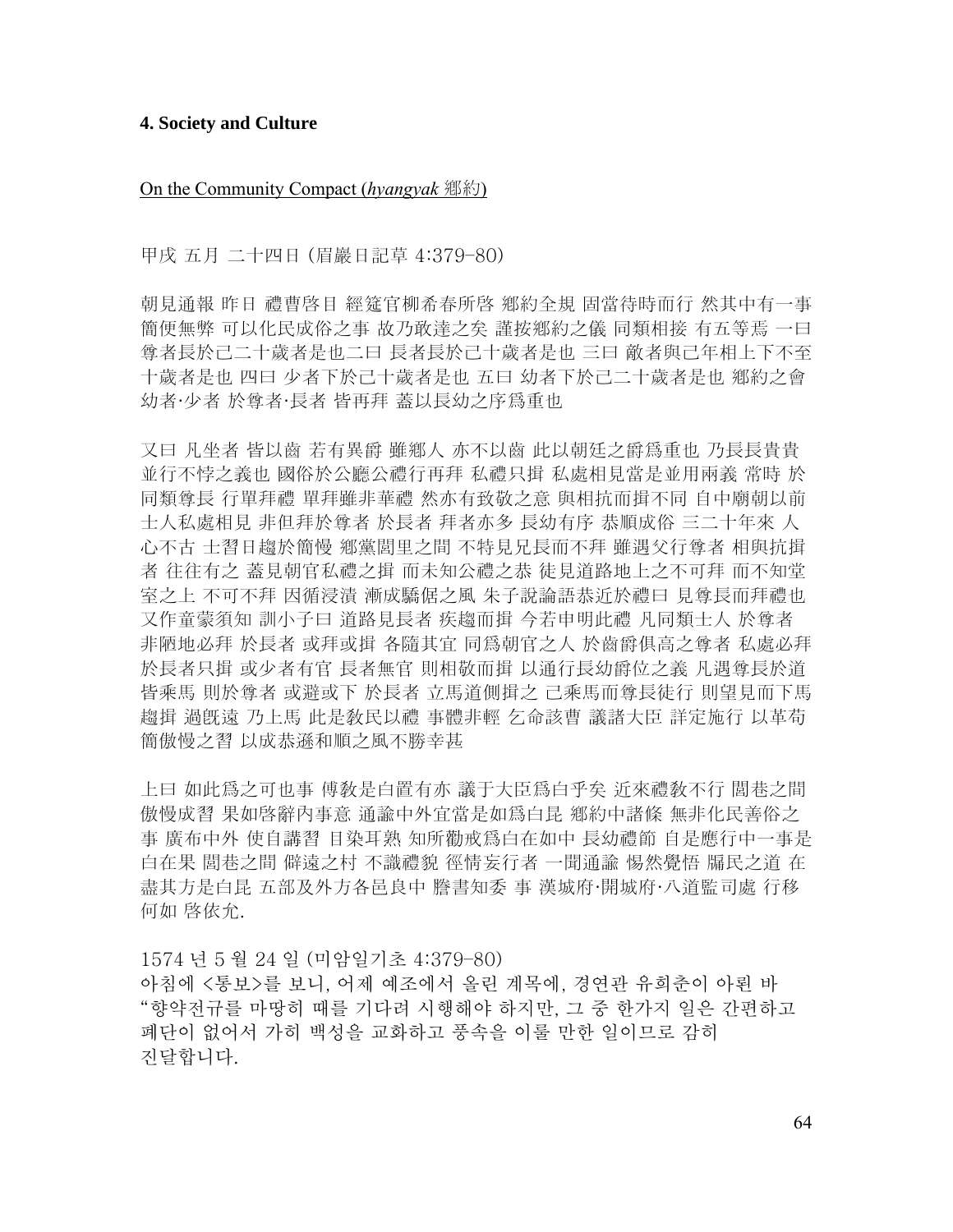삼가 향약의 의례를 고찰하니 동류들이 서로 접하는 데에 다섯 등급이 있습니다. 첫째, "존자"는 나보다 20 세가 많은 자가 그것이고; 두째는 "장자"인데 나보다 열 살이 많은 자이고; 세째는 "적자"인데, 나와 더불어 위 아래로 열 살 정도에 이르른 자이고; 네 째는 "소자"로 나보다 열 살 적은자이고; 다섯째, "유자"는 나보다 이십세가 적은 자 입니다. 향약의 모임에, 유자, 소자들이 존자와 장자에게 모두 두 번 절해야 하는데, 장유의 차례가 중하기 때문입니다."

또 [유희춘이] 말하기를, "무릇 앉는 경우에, 모두 나이로 하는데, 만일 높은 벼슬을 한 경우는, 비록 같은 고향 사람이라도 역시 나이대로 하지 않습니다. 이는 조정의 벼슬이 중하기 때문입니다. [이것은] 어른을 어른으로 여기고 귀함을 귀하게 여기는 것으로, 이 두가지를 같이 시행하는 것이 도리에 어긋나게 되지 않는 뜻입니다. 나라의 풍속이 공청의 공례에서는 재배를 하고 있고, 사례는 단지 읍만 하는데, 사사로운 곳에서 서로 만날 때는 두 가지 의례를 같이 쓸 수 있습니다. 보통 때, 같은 류의 존자와 장자에 대하여는 한 번 절하는 예로 합니다. 한 번 절하는 것이 화려한 예는 아니지만, 역시 공경을 다하는 뜻이 [그안에] 있으니, 서로 대등하게 읍하는 것과는 같지 않습니다. 중종조 이전부터 선비들이 사처에서 서로 만나면 존자에게 절을 할 뿐아니라, 장자에게도 절하는 사람들도 많아서, 장유의 질서가 있어서 공손하고 순한 풍속이 이루어졌습니다. [그러나 지난] 이삽십년이래 인심이 예전과 같지 않아, 선비들의 습관이 날마나 간단하고 태만함을 쫒아가서, 시골 마을에서 형이나 장자를 보고도 절을 하지 않을 뿐아니라, 아버지의 항렬되는 존자를 만나도 서로 대등하게 읍하는 사람들이 이따금 있습니다. 이것은 대개 조관들이 사사로운 예에서 읍하는 것만 보고 공례에서의 공손함은 알지 못한 것이며, 한갓 도로상에서 절 할 수 없는 것만 보고 마루와 방에서는 절을 해야하는 것은 모르는 것입니다. 점점 이런 풍속에 젖어들어 거만한 풍속을 이루게 되었습니다. 주자가 <<논어>>의 "공손함이 예에 가깝다"라는 말을 설명하여 말하되, "존장을 만나면 절하는 것이 예이다" 라고 하고, 또 <<동몽수지>>를 지어 어린아이들을 가르쳐 가로되, "도로에서 장자를 보면 빨리 달려가 읍한다" 라고 했습니다. 지금 만약 이 예를 펴서 밝히면, 대개 같은 유의 선비들은 존자에 대하여는 누추한 곳이 아니면 반드시 절하고, 장자에 대하여는 혹은 절하고 혹은 읍하는데 각각 그 형편을 따릅니다. 같이 조관이 된 이들은, 나보다 나이도 많고 벼슬도 높은 존자에게는 사처에서는 반드시 절하고, 장자에게는 단지 읍합니다. 혹 젊은 자가 벼슬이 있고 장자가 벼슬이 없는 경우는 서로 공경하여 읍하여 장유와 작위의 질서에 맞도록 합니다. 무릇 길에서 존장을 만났을 경우 모두 말을 타고 있으면, 존자에 대하여는 혹 피하기도 하고 혹 말에서 내리며, 장자에게는 말을 길가에 세우고 읍합니다. 자기는 말을 타고 존장이 걸어가고 있는 경우는 멀리서 보고 말을 내려 달려가 읍하고, [존장이] 이미 멀리 갔을 때 말을 타고 갑니다. 이것이 바로 백성을 예로서 가르치는 것이니, 사체가 가벼운 것이 아닙니다. 바라건대, 해당 관서로 하여금 대신들과 의논하여 상세히 정하고 시행하여, 구차하고 소략하며 오만한 풍속을 개혁하여 공손하고 조화롭고 순한 풍속을 이루게 된다면, 너무 다행스럽겠습니다."

65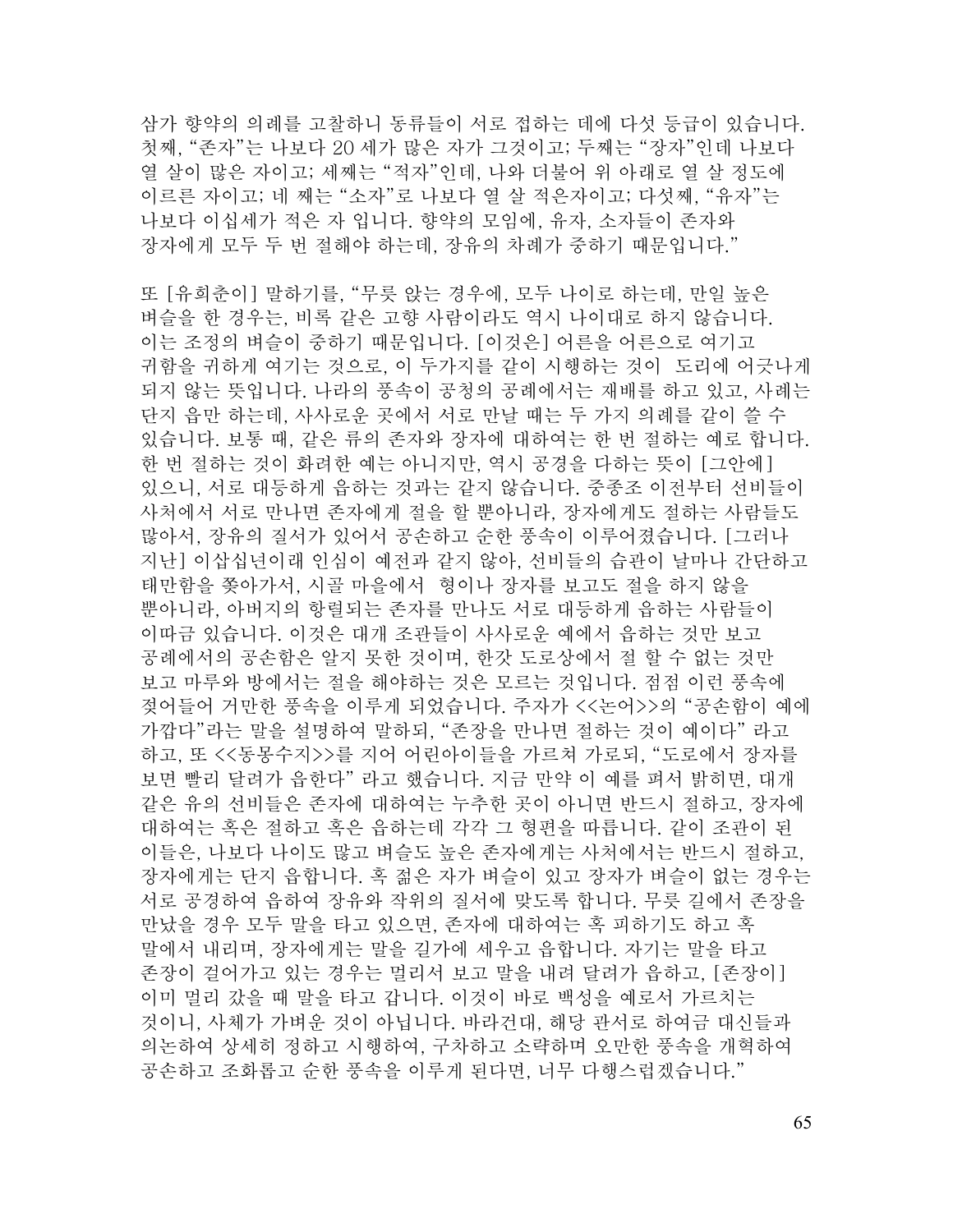임금께서 말씀하시되, "이와같이 시행하는 것이 좋겠다"라는 일로 전교 하였으므로, 대신들과 의논하여, [대신들이 아뢰기를], "근래 예교를 행하지 않아 향촌에서 오만한 풍습이 이루어 진 것이 과연 계사 내의 뜻과 같으니, 온나라에 알리는 것이 마땅합니다. 향약중 여러 조항은 백성을 교화시키고 풍속을 좋게하는 일이 아닌 것이 없으니, 나라에 널리 알려서 스스로 가르치고 익혀서 눈과 귀에 익숙하게 하여 권고하고 경계할 바를 알게 하셨건대, [그중에] 장유에 관한 예절은 마땅히 행해야할 일 중에 하나이거니와, 도시 거리와 먼 시골에서 예모를 알지 못하고 경솔하고 망녕된 행동을 하는 자들이 유시를 한번 통하여 들으면 마음에 경계하여 깨닫게 될 것이니, 백성을 인도하는 길이 그 방편을 다하는데 있으므로, [서울의] 오부와 지방 각읍에 등서해서 알게할 일이고, 한성부와 개성부, 그리고 팔도의 감사에게 문서를 발송하는 것이 어떠하겠습니까" 라고 하는 것을 그대로 임금이 윤허하였다.

### 1574/5/24 (*Miam ilgi ch'o*, 4:379–80)

In the morning I read the official circular (*t'ongbo*). In yesterday's written report by the Ministry of Rites to the king, [there is an entry where] Royal Lecturer Yu Hŭi-ch'un said, "On all the regulations of the community compact, though we still need to wait for the right time when these regulations shall be enacted, there is one thing among others which is simple and does not have any fault, and that transforms the people and advances their customs. Therefore, I dare to talk about it. As I examine the rites of community compact, there are five grades in the ways of interacting with other people. The first, *chonja,* designates one who is twenty years your senior. The second, *changja*, designates one ten years your senior. The third, *chŏkcha*, designates one whose age is within ten years of your own. The fourth, *soja*, designates a person who is ten years your junior. The fifth, *yuja*, designates one twenty years your junior. At meetings of the community compact, *yuja* and *soja* all perform two prostrations (*chaebae*) to the *chonja* and *changja*. This is because the principle of precedence between seniors and juniors is important. In terms of seating, everyone is seated according to age. If, [however,] there are those of different official ranks, even if it is a person from the [same] county, they are not [seated by] age. This is because official titles and ranks are important. Thereby, we treat the elder with [appropriate rites suitable to] the elder, and the officials with prestigious ranks with [appropriate rites suitable to] them. Practicing these two kinds at the same time fits the correct rites. According to our country's customs, one performs two prostrations for public salutations, while for private salutations one performs merely a single bow. When meeting in private quarters, both single bows and double prostrations must be performed. When *chonja* and *changja* of the same status meet, they normally perform a single prostration. Although a single prostration is not the most elaborate etiquette, its intent attains respectfulness. It is not the same as bowing simply with hands out, on equal terms. From before Chungjong's court (r. 1504–44), when gentlemen met in private, there were many who prostrated not only to *chonja* but also to *changja*. There was precedence between seniors and juniors, and deference was a well-established custom. [However,] for the last twenty to thirty years, people's hearts have not [been equal to those of] the ancients. Day by day gentlemen's customs become degraded and lazy. Across the villages and hamlets, not only do people not offer prostrations when seeing their brothers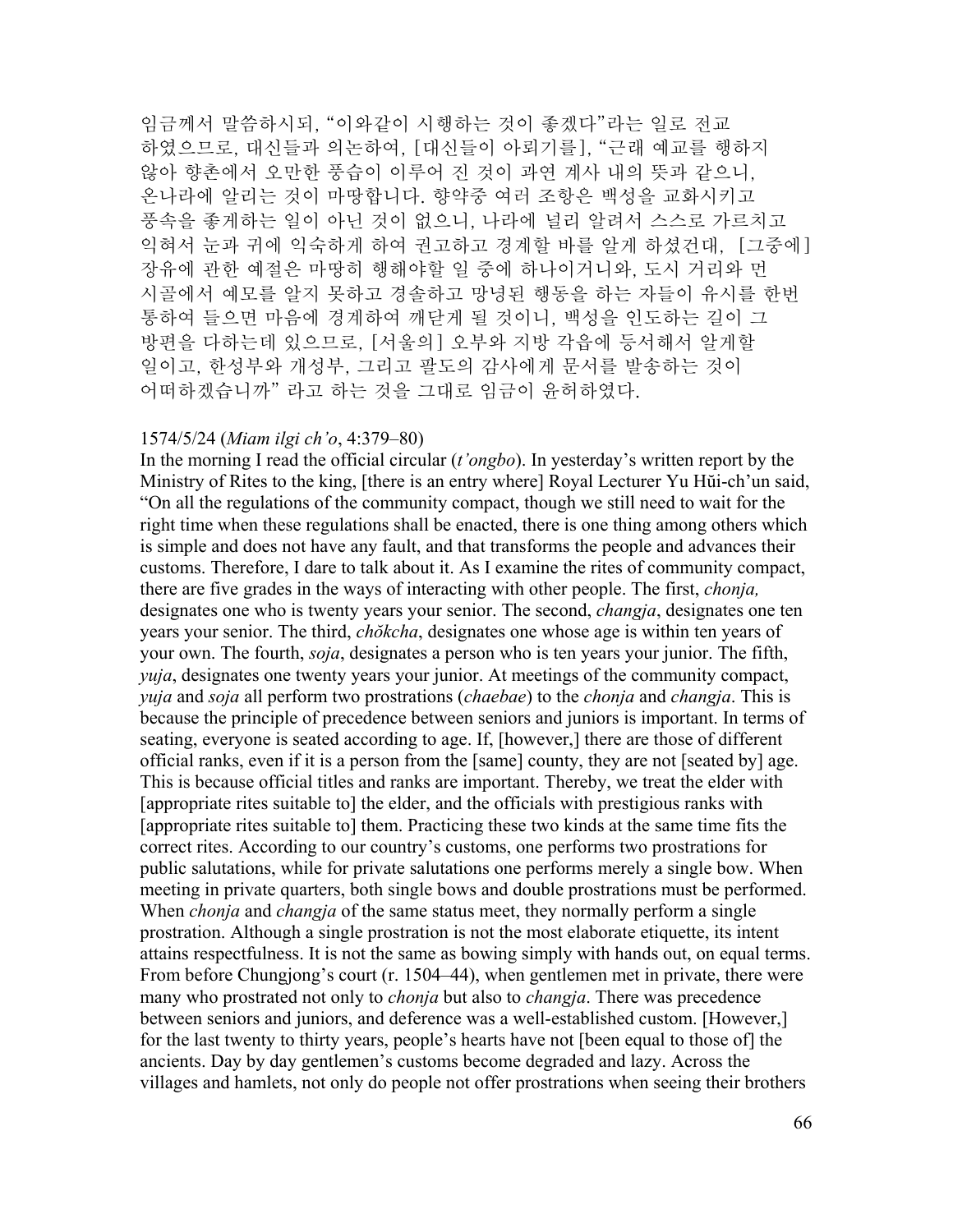and *changja*, there are even those who would perform no more than a single bow, as if an equal, were they to meet their father's generation. They saw that court officials only perform a single bow for private salutations, and thus know nothing of the virtue of public etiquette [of performing prostrations]. On the road, they have seen that people could not perform prostrations, and thus they do not know that they must perform prostration indoors. These ill-conceived practices permeate and, little by little, create a culture of arrogance. Zhu Xi, in his discussion of the phrase "Politeness is close to propriety" from the *Analects of Confucius*, stated that performing prostrations to *chonja*  and *changja* is an act of propriety. He [Zhu Xi] also wrote *Tongmeng xuzhi* (Essential Things for Children to Know) and taught children that if they see a *changja* on the street, they must rush to him and bow. Now I shall explicate [Zhu Xi's teaching of] rites further. The learned scholars of the same level must perform prostration to *chonja* unless it is too shabby a place [in which to do that]. To *changja*, they must either bow or prostrate, depending on the situation. Among court officials, when meeting outside the court, they must prostrate to a *chonja* who is older and in a higher position. To a *changja*, they should just bow. If someone who is younger and holds an official post [meets] someone who is older but without any post, both must show respect to each other and bow. This is to meet the propriety of [the order between] older and younger and [also] among officials of different ranks. When someone encounters a *chonja* on the road and they are both on horse[back], he must make way for the *chonja* or get off his horse. When meeting a *changja*, he should just stop his horse and bow to him. If someone is on a horse and [meets] a *chonja* or *changja* who is walking by, he should quickly get off his horse [when] he sees him from afar, approach him, and bow. He should mount his horse only after [the *chonja* or *changja* has] walked far away him. This is to teach propriety to people and is a very grave matter. [Therefore,] I request [the king] to order [establishment of] an office that would be in charge of this task and to have the officials discuss and decide the details to carry it out. I cannot help but to feel greatly relieved by the thought of reforming the custom which is [now] poor, simple, insolent, and idle, into one which is polite, humble, harmonious, and obedient."

The king said, "Carrying it out this way is good," and had the matter promulgated and discussed by the ministers. [The ministers offered their opinion,] saying, "In the recent past, the teachings of propriety have not been carried out, so that among the hamlets and villages, insolence has become the habit. Just as the memorial intends, we should propagate this decree to both the capital and the provinces. Among the various clauses in the community compact, there is nothing that does not concern transforming the people and improving their customs. We must spread this widely in the capital and the provinces, to esnure that they learn this and practice this on their own, to the point that their eyes are saturated and their ears familiar with it, and to make them aware of what to encourage and what to inhibit. The propriety and manners of young and old are one of those things that must be carried naturally. The people of towns and remote villages who do not know propriety and etiquette, and who are thus impulsive and unbridled in their actions, once having heard this decree, will with trepidation come to a realization. The way of enlightening the people is in thoroughly following this method. How about sending a copy of this decree to the offices of the five districts of the capital and to each county in the provinces, and [also] circulating this order to Kaesŏng and Hansŏng special cities and the governors of the eight provinces?" The king agreed to this.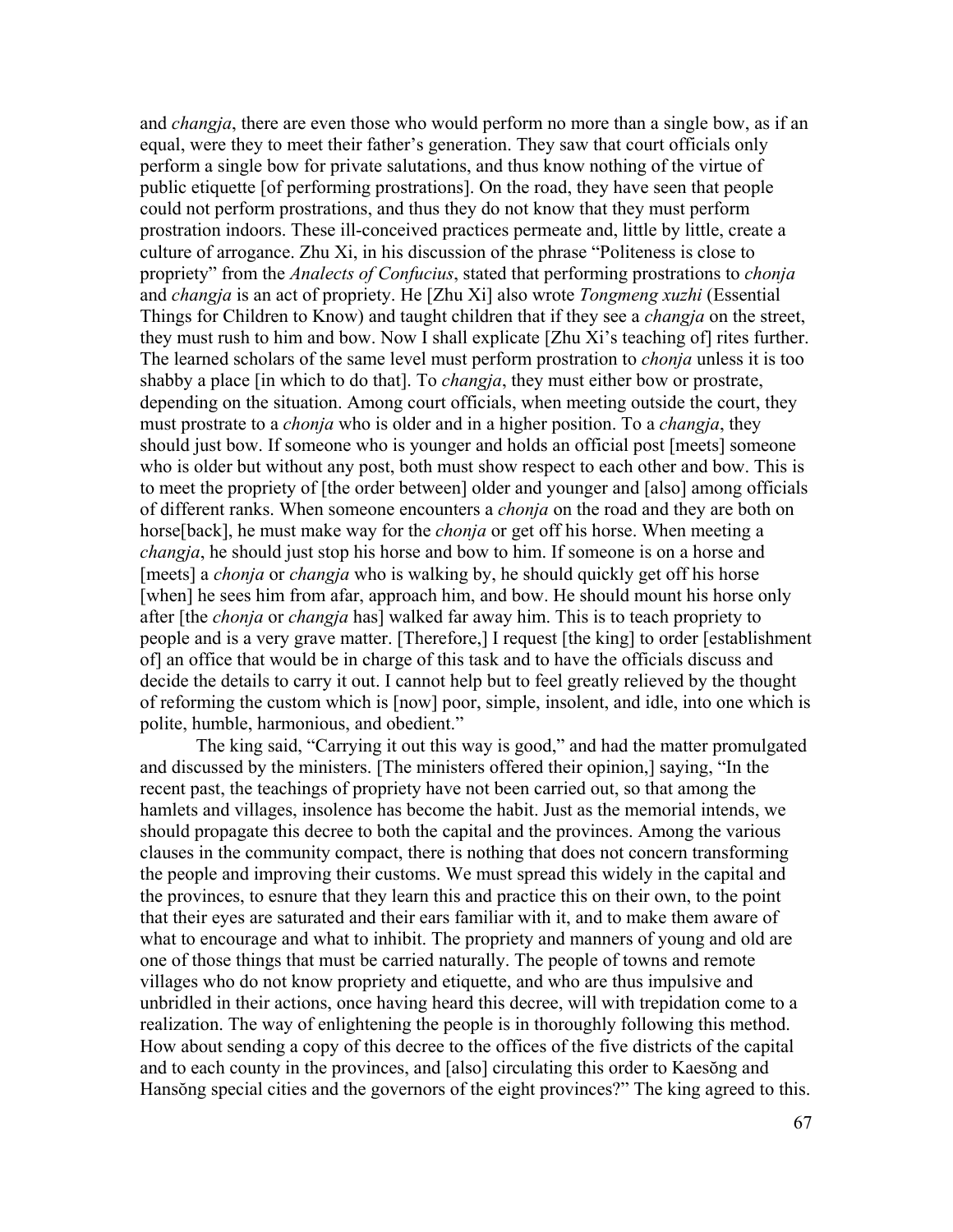-------------------------------------

Adulterous Affair of Ha Chong-ak's Wife<sup>1</sup>

戊辰 七月 五日 (眉巖日記草 1: 279) 南原陳公夢日宅奴 持細書來 晋州故進士河宗嶽妻李氏 爲[주:邊姦邪之族所誣 被囚至刑問奴婢 不勝驚怪]

1568 년 7 월 5 일 (미암일기초 1:279)

남원 진몽일 댁의 종이 짧은 편지를 가져왔는데, 진주의 진사 고 하종악의 아내 이씨가 남편 친족쪽 간사한 무리의 모함을 받아 수감되고 그 노비가 형문받기에 이르렀다고 하니, 놀랍고 괴이함을 이기지 못하겠다.

1568/7/5 (*Miam ilgi ch'o*, 1:279)

From Namwŏn, venerable Chin Mong-il's slave came to deliver a short letter. [The letter says that] Madam Yi, the wife of the late Ha Chong-ak, a literary licentiate from Chinju, was accused falsely by the family on her husband's side and imprisoned, leading ultimately to the interrogation of her slaves as well. This is unbelievably surprising and bizarre!

-----------------------------------

 $\overline{a}$ 

戊辰 七月 六日 (眉巖日記草 1:280–81)

驪州陳漢佑商晦來 陳海壽 自晋州歷南原上來 乃河進士宗嶽之養子也 河進士妻李 氏 大司憲仁亨之孫而薦擧科翎之女也 年二十八喪夫 哀毁備至 罕有梳洗 以禮自守 聞於鄕閭 前室女金勵之妻河氏 居于丹城 謀欲害繼母而專呑家産 造成奸淫之說 浸 潤其四寸大父曹植 使囑于都事金逸駿 熒惑監司 以屢聞爲公事 發軍掩捕囚禁 幷囚 奴婢十二名 刑問或二次或三次 一鄕大小人民 連名等狀 尤爲辨明 逸駿執迷愈甚 於

<sup>&</sup>lt;sup>1</sup> This is a collection of entries in *Miam ilgi* concerning this affair, in which, Yu thinks, Madam Yi was falsely accused of adultery. This was not only a case about a women's moral behavior being discussed at the court, but also became a focal point of disputes among different groups of scholars in the southern provinces, when Chosŏn elites attempted to institute Confucian moral precepts. For a detailed study of this incident and its political repercussions, see Chŏng Man-jo, "Sŏnjo-ch'o Chinju ŭmbuok kwa kŭ p'amun" [The adultery case of Chinju in the early years of King Sŏnjo and its repercussions], *Han'gughak nonch'ong* 22 (2000): 69–94.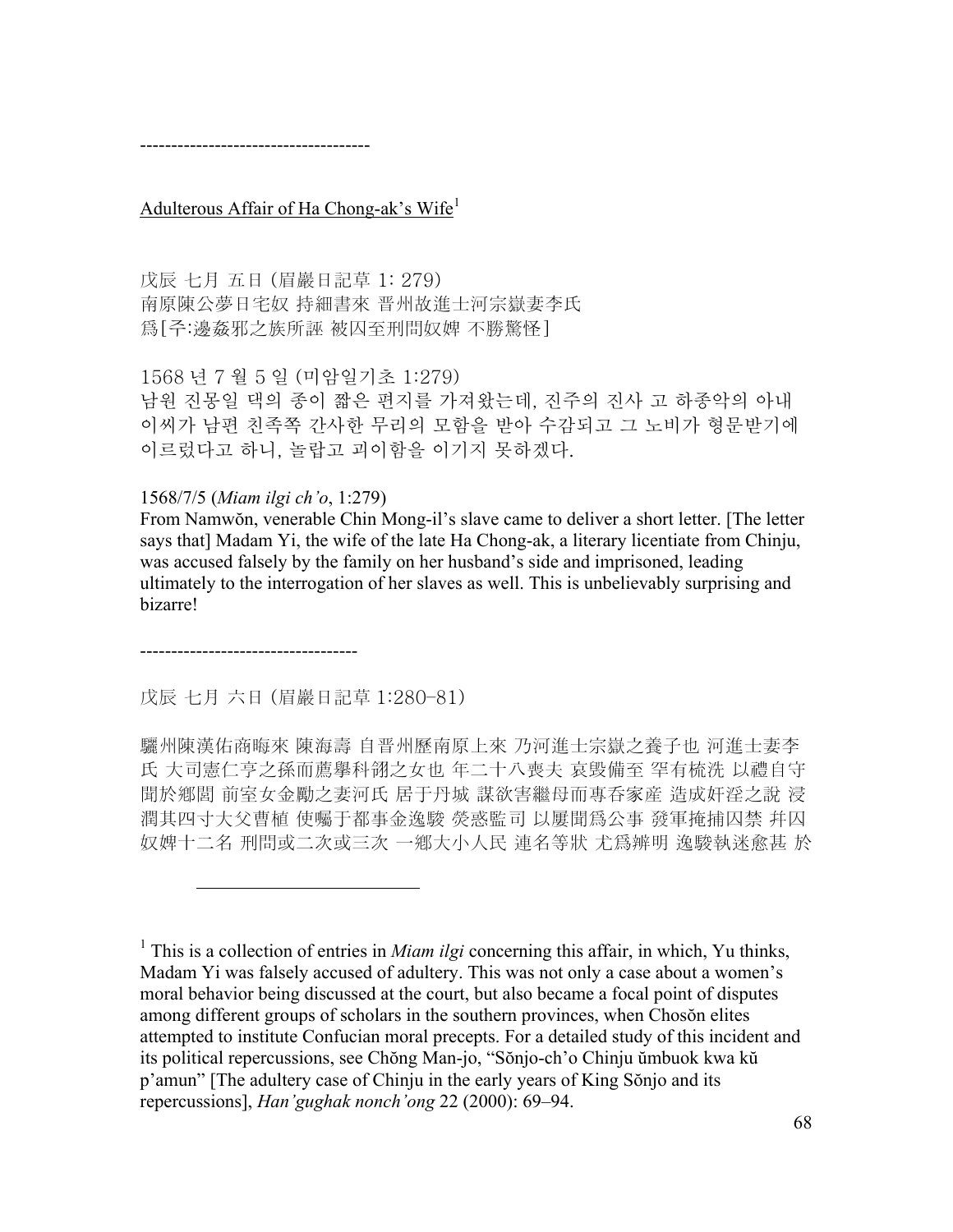刑訊三次之後 監司以辭狀不叅公事 逸駿擅論到付 又令加捉奴婢 期於究竟 晋牧崔 君·昆陽趙君 皆以爲曖昧云

1568 년 7 월 6 일 (미암일기초 1:280–81)

여주의 진한우(자는 상회)가 왔다. 진해수는 진주로부터 남원을 거쳐 올라왔는데 이사람은 진사 하종악의 양자이다. 하진사의 처 이씨는 대사헌 이인형의 손녀인데, 천거과에 합격한 이령의 딸이다. 28 세에 남편을 잃고 슬픔과 몸이 상함이 심하였고, 드물게 세수하고 머리를 빗질하여, 예로서 스스로를 지켜나가니, 고을에 소문이 났었다. [하종악의] 전처의 딸 하씨는 김려의 부인이 되었는데 단성에 살았다. 계모를 해치고 가산을 오로지 삼키고자 도모하여, [이씨가] 간음했다는 말을 만들어서 [이 말이] 사촌대부 (외종조부) 조식에게 알려지매, [조식이] 도사 김일준에서 부탁하여 감사(박계현)를 미혹시켰다. [감사가 이 일에 대해] 자주 듣게되어 [이 일이] 공사가 되어, 군사를 풀어 체포하고 감옥에 가두었는데, 아울러 감옥에 갇힌 노비가 12 명이었다. 고문과 심문이 두차례 또는 세차례에 달하자 고을의 대소 인민이 연명으로 등장을 올려 더욱 [이씨를 위해] 변명을 하였다. 김일준이 심히 미혹되어서 형신을 세번 한 후에, 감사는 사직서를 내고 공사로 참여하지 않았다. [그러나] 김일준이 [이 사건에 대한] 논의를 함부로 하여 문서가 상부에서 도착하였다고 하고, [김일준은] 또 노비를 더 족쳐서 결말을 내려고 하였다. [그러나] 진주 목사 최군과 (崔應龍) 곤양의 조군(趙惟誠)이 모두 애매하다고 말한다.

1568/7/6 (*Miam ilgi ch'o*, 1:280–81)

1

From Yŏju came Chin Han-u, styled Sanghoe. Chin Hae-su came from Chinju, having passed through Namwŏn. [Chin Hae-su] is the adopted son of literary licentiate Ha Chong-ak.<sup>2</sup> Literary licentiate Ha's wife, Madame Yi, is the grand-daughter of Inspector General Yi In-hyŏng  $(1436-1504)^3$  and the daughter of Yi Ryŏng, who passed the recommendation examination (*ch'ŏngŏgwa*).<sup>4</sup> At the age of twenty-eight she was

<sup>&</sup>lt;sup>2</sup> Chin Hae-su was a son-in-law of Ha Chong-ak's cousin, but was apparently adopted by Ha to succeed his line. Ha only had a daughter from his first wife, Madam Cho. Madam Yi did not produce any child with Ha.

<sup>&</sup>lt;sup>3</sup> Yi In-hyong of the Haman Yi family passed the higher civil service examination in 1468 and held a number of posts, including inspector-general of the Office of Inspector-General (Taesahŏn 大司憲). Because he was a disciple of Kim Chong-jik, his body was uncovered and cut up at the time of literati purge of 1498. Yet he was posthumously pardoned in 1506 and awarded the posthumous post of minister of Ministry of Rites (Yejo P'ansŏ). Yi is Yu Hŭi-ch'un's wife's maternal grandfather, thus Madam Yi in this incident is a maternal cousin of Yu's wife Song Tŏk-pong. See also Chapter 1: Introduction.

<sup>&</sup>lt;sup>4</sup> Yi Ryŏng was one of the scholars selected for the recommendation examination, the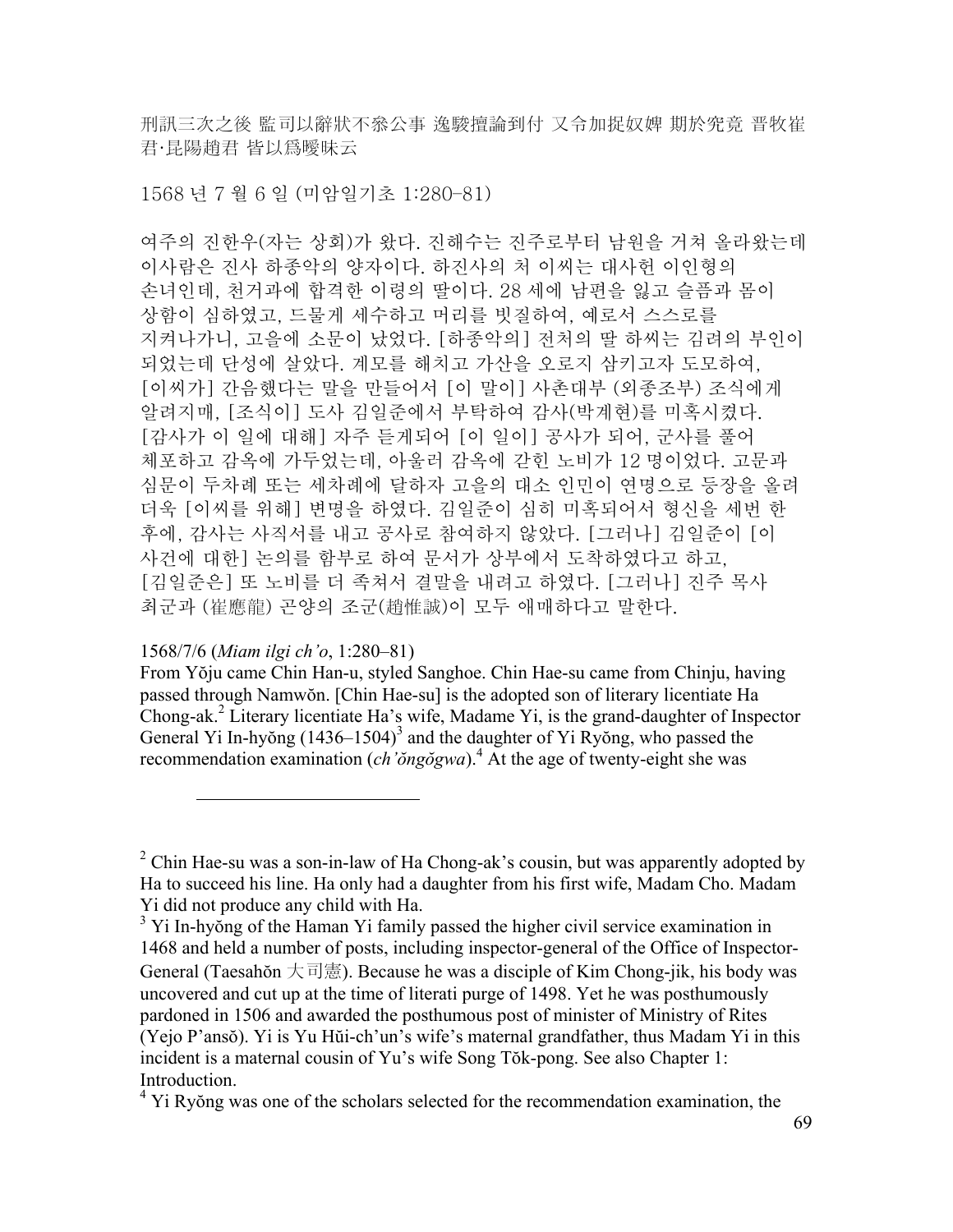widowed. Her sadness was heartrending, and her body withered. She rarely brushed her hair or washed her face. She kept herself poised with such courtesy and propriety that [praise of] her rang throughout the village. The daughter of his (Ha Chong-ak's) first wife, Madam Ha, who became the wife of Kim Yŏ, lived in Tansŏng. Plotting to harm her stepmother in order to swallow up the family's assets for herself, she concocted the story that her stepmother was engaging in adultery. She gradually impressed this accusation upon her great-uncle Cho Sik  $(1501-72)$ ,<sup>5</sup>, who [then] entreated Governor's Aide Kim Iljun to confound the provincial governor. The governor [in turn] assumed that, having heard such news often, it [should be treated as] a matter for public investigation. [The governor] sent constables to arrest and imprison her [Madam Yi]. In addition, twelve of her slaves were imprisoned and interrogated under torture. When interrogation reached twice or even three times, the people of the county, whether high or low [in status], came forth with petitions with their signatures attached in order to clear up the situation. Yet Kim Il-jun stuck even more stubbornly to his errors. After three rounds of interrogation, the provincial governor resigned and did not hear [about this incident] as a public affair. Kim Il-jun, however, asserted his own authority and, under the [false] excuse that the order had come down from the upper administrative office, ordered further interrogation of the slaves, hoping to pursue the matter to the end. Ch'oe Ŭng-yong, county magistrate of Chinju, and Cho Yu-sŏng, country magistrate of Konyang, all found this incident to be dubious.

戊辰 七月 八日 (眉巖日記草 1:281) 雨, 喜雨也. 朝答晉牧之書, 以河宗嶽妻氏受寃辱事爲答 早朝, 往訪新慶尙監司鄭公惟吉吉元, 懽然談笑, 仍白河宗嶽妻李氏寃枉, 鄭公亦深以爲然, 柳太浩亦至, 良久乃來.

1568 년 7 월 8 일 (미암일기초 1:281)

------------------------------------

1

비가 왔는데 [때맞춰 온] 좋은 비다. 아침에 진주목사의 편지에 답을 했는데 하종악의 처가 원욕을 받은 일에 대하여 답하였다. 아침에 신 경상감사 정유길(자는 길원)을 방문하였는데, 아주 기쁘게 담소하였다. 이어서 하종악의 처 이씨의 원통하고 굽은 일에 대하여 아뢰었다. 정공도 매우 그렇다고 말하였다. 유태호도 역시 도착하였다. 한참 있다가 왔다.

institution recommended by Cho Kwang-jo and carried out only once. Those selected, however, became victims of the 1519 purge with the dramatic downfall of Cho, and were thus revered by later scholars and officials as upright subjects.

<sup>5</sup> Cho Sik is known for his Confucian scholarship and criticism of the court being dominated by a few prominent families in the capital. He received a number of official appointments but did not take them. He was posthumously awarded the highest bureaucratic post of chief state councilor.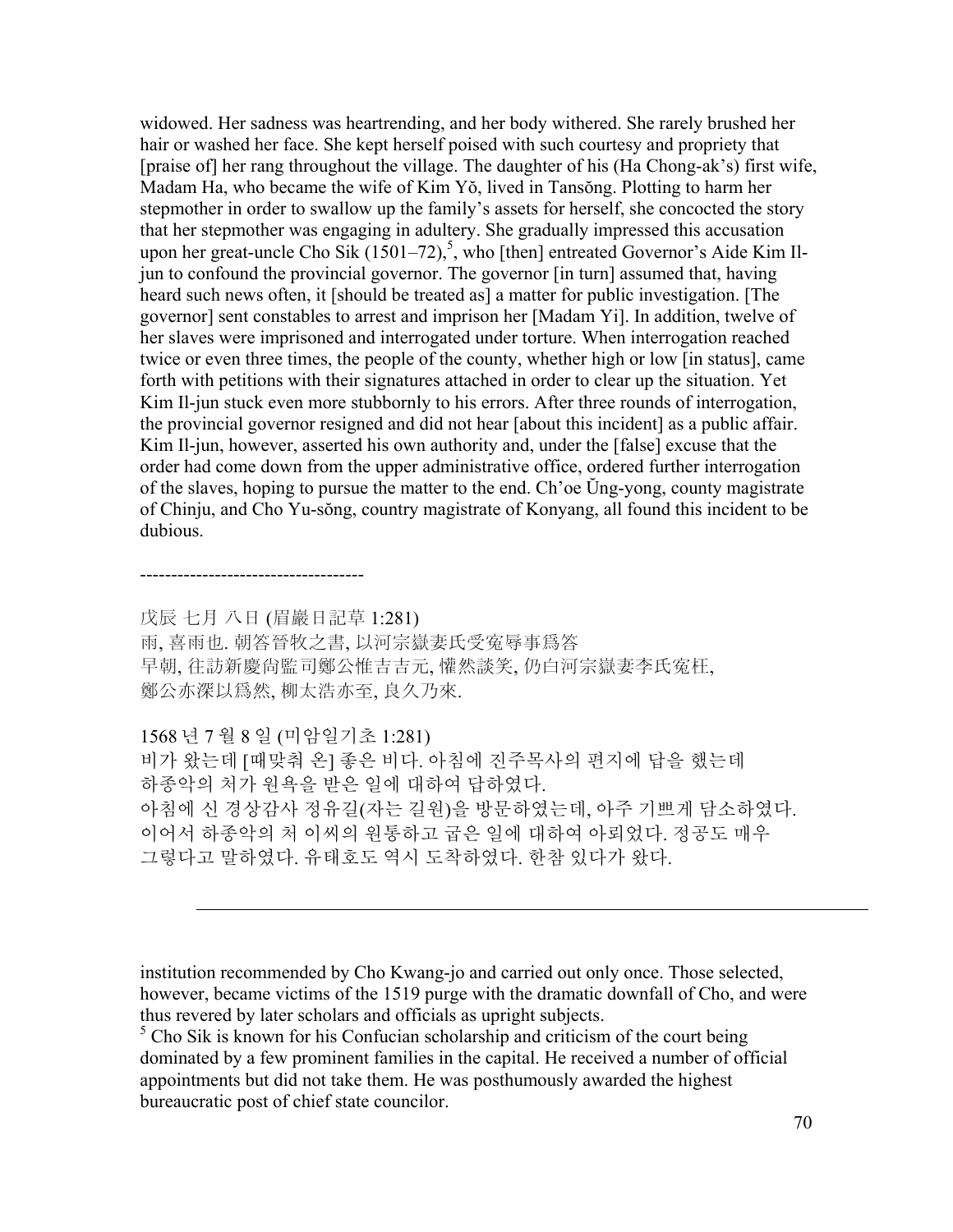### 1568/7/8 (*Miam ilgi ch'o*, 1:281)

Rain [today]; it is an auspicious rain. I sent a reply letter to magistrate of Chinju [Ch'oe Ŭng-yong] in the morning and told him that Ha Chong-ak's wife had been unjustly humiliated and insulted. Early in the morning, I visited Chŏng Yu-gil (1515–88), styled Kilwŏn, the new provincial governor of Kyŏngsang Province, and had a good conversation with him. I reported to him that Ha Chong-ak's wife Madam Yi had been wronged by a false accusation. Provincial Governor Chŏng also agreed with me. Yu Kyŏng-sim (1516–71), styled T'aeho, came. I stayed there for a while and [then] came back.

-----------------------------------

戊辰 十月 三十日 (眉巖日記草 1:387–88) 是朝, 慶尙都事崔興源上來過訪, 具言嶺南監司, 已於九月, 釋然知河宗嶽妻氏之寃而放送之, 一鄕公證, 皆言其無辜, 推官亦然, 監司亦曾聞其寃而快雪之, 可喜孰甚焉, 又星州呂之秀, 嘗從權監司應昌, 來湖南, 奪取吾韓妹金堤居二婢之事, 崔都事, 答以當曉使還本云.

# 1568 년 10 월 30 일 (미암일기초 1:187–88)

이날 아침 경상도사 최흥원이 올라와서 지나다 들렸다. 갖추어 말하길 경상감사가 이미 구월에 [그 사건에 있어서] 분명하게 하종악의 처가 원통하다는 것을 알아서 석방했다고 한다. 한 고을의 공적인 증언이 모두 그녀가 허물이 없다고 말하고, 심문관 역시 그렇다고 하였다. 감사 역시 일찌기 그 원통함을 듣고 통쾌하게 설원해준 것이다. 이보다 더 기쁜 일이 있으리오? 또 성주 여지수가 일찌기 감사 권응창을 쫒아 호남지방에 와서, 한씨(한사눌)에게 시집간 내 여동생의 김제에 사는 두 여자종을 탈취하는 사건이 있었는데, 도사 최흥원이 마땅히 밝게 처리해서 본주인에게 돌려주게 하겠다고 답하였다.

## 1568/10/30 (*Miam ilgi ch'o*, 1:387–88)

 $\overline{a}$ 

This morning, Ch'oe Hŭng-wŏn, the governor's aid of Kyŏngsang Province, stopped by on his way to the capital and told me in detail that the governor of that province had already released Ha Chong-ak's wife Madam Yi because he knew very well that she had been wrongly accused [of adultery]. Everyone at [Chinju] attested to her innocence, and the interrogating officers also agreed. Furthermore, the provincial governor had heard about the false accusation early on, so he completely washed away her shame. What tidings could be more joyous than this! Early on, Sŏngju's Yŏ Chi-su followed Provincial Governor Kwŏn Ŭng-ch'ang (1500–68) to Honam (Chŏlla Province), and had once stolen two female slaves, living in Kimje, of my younger sister, who was married to one of the Han family members.<sup>6</sup> Governor's Aide Ch'oe told me that the slaves will be returned to the rightful owner.

 $6$  The man of Han family to whom Yu's younger sister was married was Han Sa-nul.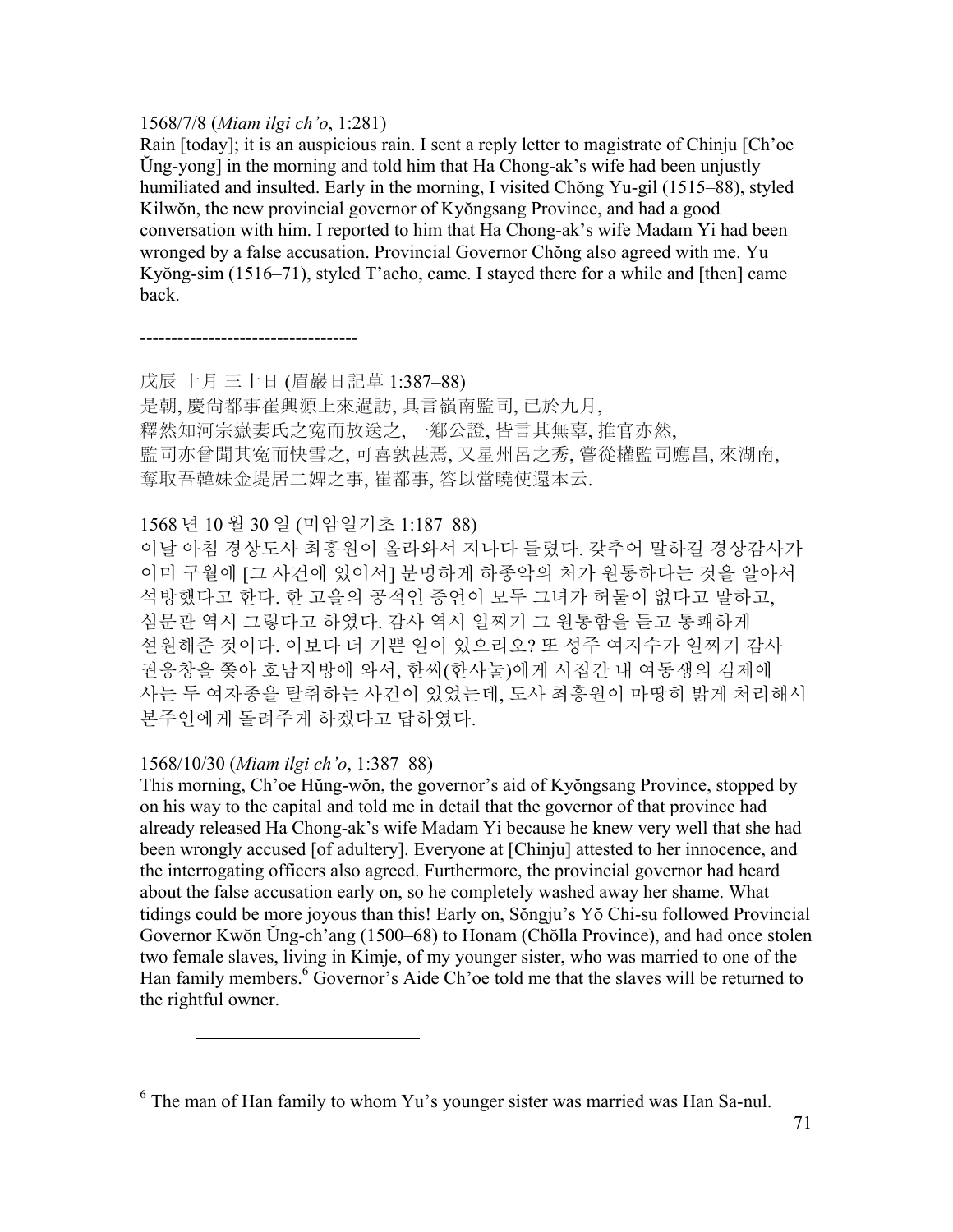-----------------------------------

A Certificate of Ruling about a Legal Dispute over Slave Ownership

萬曆二十年 [교정주:宣祖二十五年] [주:壬辰]正月十六日珍原縣立案 (眉巖日記草 5:340–43)

爲等如元隻及文記是置有亦 相考爲乎矣 隻宋連等亦 所訟婢戒非・湯今・奴必山・ 奴必同 • 婢銀之 • 奴林希等乙 其等徒高曾祖宋麒孫妻李氏都文記遺漏是如爲良置 元告柳景濂等 現納婢湯今・婢戒非等段 嘉靖十八年 [교정주:中宗三十四年] 己亥正月二十四日 元財主宋麒孫妻李氏亦 孫女壻柳希春處 登科別給成文 今至五十四年是齊 婢銀之段 嘉靖二十一年 [교정주:中宗二十七年] 壬寅閏五月初五日 財主宋麒孫子宋駿亦 子廷彦, 奴必山・奴必同等段 女壻說書柳希春亦中 各各衿給成文 今至五十一年是齊 奴林希段 宋廷芝妾大福母寶德亦 嘉靖三十五年 [교정주:明宗十一年] 丙辰十月初七日 宋廷秀處 放賣白文二道以 依法經官斜出 今至三十七年是沙餘良 元財主李氏亦 宋廷芝父宋驊處 奴林希父萬孫乙 壬寅年分衿給爲有去等 初非遺漏 的實是如爲乎矣 宋連一樣立訟 自作元隻 加于分明爲齊 爲等如各項文記 別無違錯之事爲去乙 宋連等亦 追術現納是如 臆料口說叱+分是遣 了無現發之端爲旀 其中登科別給段 一國通行常規 而元財主李氏及許多有名堂上朝官 慶席上成置叱+分不喩 柳希春亦一道名相以 五十年至 尤非追術是置 大槪法典內 凡訟事在三十年以前者 勿許聽理亦爲有去等 所訟事段 文記成置 入籍使喚 已過五十餘年 大大過限爲有臥乎等乙用良 所爭奴婢等乙良 貫限使用 元告柳景濂等亦中 決給爲旀 各衿花名 立案後錄爲遣 合行立案者 行縣監[주:著標 李景白]

元告柳景濂衿 柳希春衿得 奴必同年七十二 奴大同年二十五 婢燕非年二十一 奴唜同年十六 婢唜福年十六 奴必同所生奴七福年四 柳希春登科別給 婢李德年三十五 奴大斤年四十二 婢戒非年六十七 婢李非年三十八 婢丹花年三十八 奴漢世年十 宋駿子廷彦衿 婢銀之年六十六 婢銀月年四十三 奴河龍年三十三婢從龍年二十七 奴忠男年十七 婢正月年十八 奴暫只年九 婢唜春年五 宋廷秀衿 奴林希年五十五 婢風代年十八

1592 년 1 월 16 일 진원현 입안 (미암일기초 5:340–43)

모두 통틀어 원고와 피고 및 문서이라고 하였기에 견주어 조사하였는데, 피고 송련 등이 소를 제기한 비 계비, 비 탕금 및 노 필산, 노 필동, 비 은지, 노 임희 등이 그들의 고조부와 증조부 송기손의 처 이씨의 도문기에 빠져 있다 하여도, 원고 유경렴 등이 직접 제출한 비 탕금, 비 계비 등은 1539 년 1 월 24 일 전 재주

72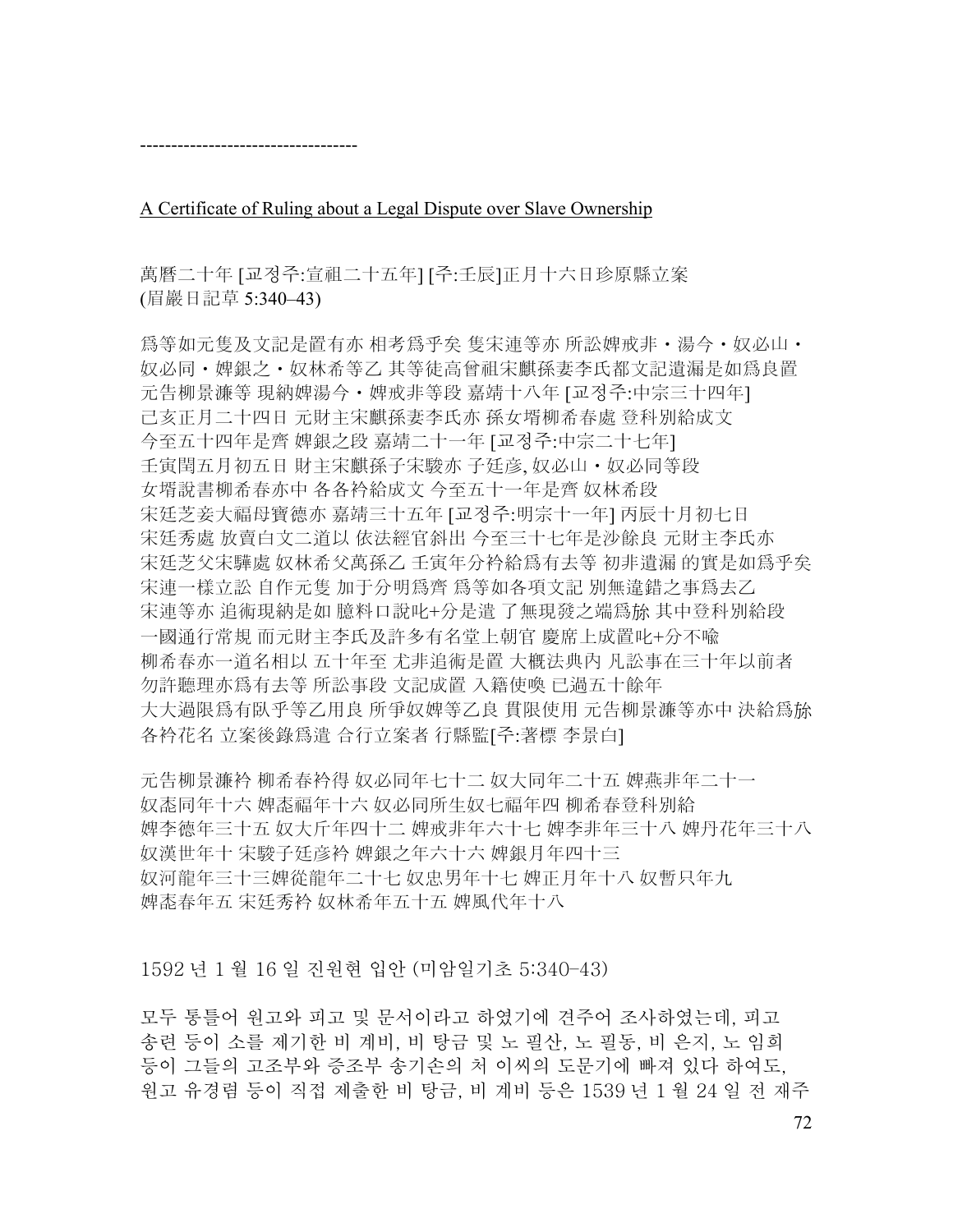송기손의 처 이씨가 손녀사위 유희춘에게 [그가] 과거에 급제하였다고 해서 따로 증여한 문서에 [기재되어 부려 온 것이 오늘까지] 54 년이다.

비 은지는 1542 년 윤 5 월 5 일에 송기손의 자 송준이 아들 정언에게, 노 필산·노 필동 등은 (송준이) 사위 설서 유희춘에게 각각 몫으로 나누어준 문서에 [기재되어 부려 온 것이] 오늘까지 51 년이다. 노 임희는 송정지의 첩 대복의 모 보덕이 1556 년 10 월 7 일에 송정수에게 방매하여 백문기 2 통으로 법에 따라 관을 거쳐서 입안을 받은 것이 오늘까지 37 년일뿐더러 원 재주 이씨가 송정지의 부 송화에게 노 임희의 부 만손을 1542 년 즈음에 그 몫으로 나누어 주었거든, 처음부터 빠지지 않은 것이 확실하다고 하겠는데, 송련이 한결같이 소를 제기하여 스스로 원고와 피고가 된 것은 더욱 분명하다.

모두 통틀어 각항의 문기는 특별히 어긋나는 일이 없거늘, 송련 등이, 〔유씨 측이〕 꾀를 부려 직접 제출하였다고 억측으로 생각하고 말할 뿐이고 명백하게 밝혀낸 단서는 없다. 그 중 등과별급은 한 나라에 통용되는 상규로 원 재주 이씨 및 허다한 당상조관이 잔치 자리에서 작성해 두었을 뿐 아니라 유희춘도 한 도의 명재상으로 50 년에 이르렀으니 더욱이 꾀를 부릴 일이 아니다. 대개 법전 내에 무릇 모든 소송은 30 년 이전의 것이면 수리하지 말라고 하였거든, (이) 소송은 문기를 작성하고 호적대장에 올려 부린 지 이미 50 여 년이 지났으니 아주 크게 기한을 지난 것으로써 다투는 바의 노비 등은 그 동안 죽 부려온 원고 유경렴 등에게 판결하여 주며 각 몫의 노비 명단은 입안의 뒤에 기록하고 입안을 발급하는 것이 마땅하다.

행현감 (이경백 도장)

원고 유경념의 몫은 유희춘의 몫을 받은 것으로 종 필동은 72 세, 종 대동은 25 세, 여종 연비는 21 세, 종 끝동은 16 세, 여종 끝복은 16 세, 종 필동이 낳은 종 칠복은 4 세이다.

유희춘이 과거에 급제하여 특별히 지급받은 여종 이덕은 35 세, 종 대근은 42 세, 여종 계비는 67 세, 여종 이비는 38 세, 여종 단화는 38 세, 종 한세는 10 세이다. 송준의 아들 송정언의 몫은 여종 은지는 66 세, 여종 은월은 43 세, 종 하룡은 33 세, 여종 종룡은 27 세, 종 충남은 17 세, 여종 정월은 18 세, 종 잠기는 9 세, 여종 끝춘은 5 세이다

송정수의 몫은 종 임희는 55 세, 여종 풍대는 18 세이다.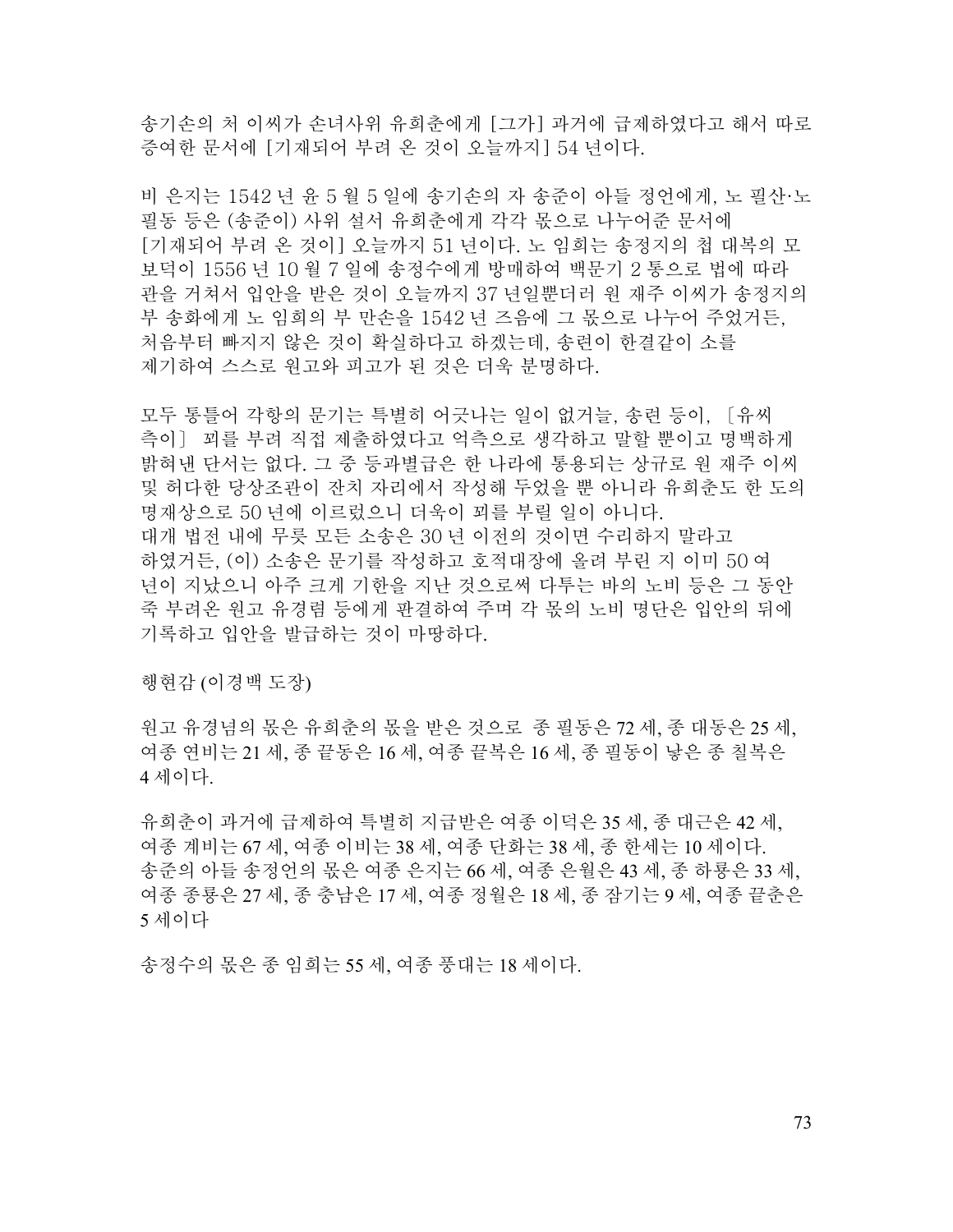A Certificate of Ruling from Chinwŏn County on the Sixteenth Day of the First Lunar Month of the Twentieth Year of the Wanli Reign (1592)<sup>7</sup> (Miam ilgi ch'o, 5:340–43)

The plaintiffs and defendants, as well as all the relevant documents, have been prepared and thus examined one against the other. As for the female slaves Kyebi, T'anggŭm, and Ŭnji, and male slaves P'ilsan, P'iltong, and Imhŭi, for which the defendants Song Ryŏn and others sued, their names are missing from the comprehensive ownership registry of Madam Yi, the wife of Song Ki-son, who is either defendants' great grandfather or greatgreat-grandfather.[In contrast,] as for female slaves T'anggŭm, Kyebi, and others, [they are recorded in] the document submitted by the plaintiffs, Yu Kyŏng-ryŏm and others. [That document is] the special division writ (*pyŏlgŭp*) that Madam Yi, the wife of Song Ki-son and the original owner of those slaves, drafted and gave to Yu Hŭi-ch'un, her grandson-in-law, on the occasion of his passing the civil service examination, on the twenty-fourth day of the first month in the *kihae* year, the eighteenth year of the Jiajing reign (1539). It has been fifty-four years since then.

On the fifth day of the intercalary fifth month of the *imsin* year, twenty-first year of the Jiajing reign (1542), the female slave Ŭnji was [given by] proprietor Song Chun, Song Ki-sun's son, to his [own] son Song Chŏng-ŏn. The male slaves P'ilsan and P'iltong were [given by Song Chun to] his son-in-law, Fifth Tutor Yu Hŭi-ch'un. Each person's allotment portion is documented, and fifty-one years have passed since then. As for the slave Imhŭi, he was sold by Song Chŏng-ji's concubine, Podŏk, the mother of Tae-bok, on the seventh day of the tenth month of the *pyŏngjin* year, the thirty-fifth year of the Jiajing Reign (1556), to Song Chŏng-su, with two pieces of private documentation, which were [later] certified according to legal codes and with official approval. As of today, thirty-seven years have passed since then. Madam Yi, the original owner of the slave [Imhŭi], had given the male slave Manson, father of the male slave Imhŭi, to Song Hwa, Song Chŏng-ji's father, as his share [of the inheritance] around 1542, the year of *imin*. Therefore, it is certain that [the names of these slaves] were not missing [from the record] from the beginning. It is very clear that Song Ryŏn on his part filed a follow-up litigation and thus fashioned himself as both plaintiff and defendant.

All in all, there is no particular document that proves otherwise. Yet Song Ryŏn and others unreasonably argue that [the party of Yu Kyŏng-ryŏm] devised a trick and

<u>.</u>

<sup>7</sup> Professor Jung Gung-sik at Seoul National University, a scholar of the legal history of Korea, provided his expertise for the translation of this document. Due to the lack of other relevant information, the context of this litigation is not completely clear. From the phrase in the last part of the document saying that "the slaves that are the object of this litigation shall be awarded to the plaintiffs Yu Kyŏng-ryŏm and others who have been using them," it seems that Yu Kyŏng-ryŏm and his party initiated a preemptive suit to confirm their ownership of the slaves under consideration, probably because Song Ryŏn and others raised questions about their ownership. For a study of Yu Hŭi-ch'un's family's wealth, see Yi Sŏng-im, "Chosŏn chunggi ŏnŭ yangban'ga ŭi nongji kyŏngyŏng kwa nobi sahwan [Agricultural land and slave management of one yangban household in the mid-Chosŏn period]," *Chindan hakpo* 80 (1995): 115–51.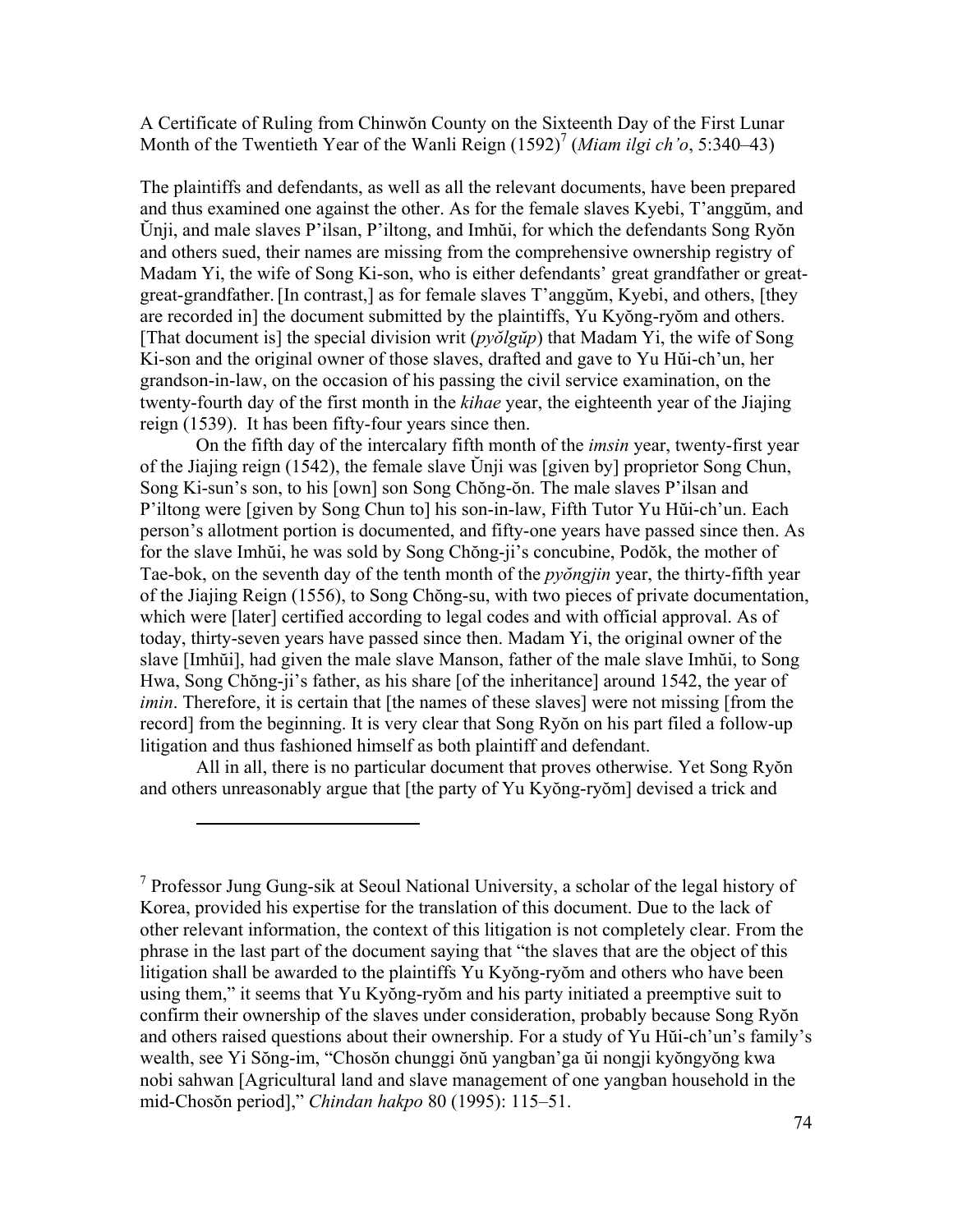submitted [false documents]. However, there is no clue to prove [their argument]. In particular, granting the special division writ for an exam degree-holder is a common practice in this country. [Upon Yu Hŭi-ch'un's success in the examination,] the original owner Madam Yi issued the document when she and many other prominent court officials gathered for the celebration [of Yu's success]. Furthermore, Yu Hŭi-ch'un has been building his fame as a highest court official for the last fifty years, and it is very unlikely that [his party] would have plotted a false claim.

The legal codes generally state that all events that happened more than thirty years ago shall not be permitted for litigation.<sup>8</sup> Now as for this litigation, it has been more than fifty years since all legal documents had already been issued, the names of those slaves had already been registered, and these slaves have been working [for Yu Kyŏngryŏm]. [Therefore, this case] has greatly exceeded the statute of limitation. By [this court's] judgment, the slaves that are the object of this litigation shall be awarded to the plaintiff Yu Kyŏng-ryŏm and others who have been using them. A list of slaves by order of each owner shall be created and appended at the end of this certificate. This certificate must be properly executed.

[Seal by] Magistrate [Yi Kyŏng-baek] whose title is higher than his post (*haeng*)

Share of plaintiff Yu Kyŏng-nyŏm, obtained from the share of Yu Hŭi-ch'un Male slave P'iltong, 72 years old

 $\overline{a}$ 

8 There are two relevant legal codes on the statute of limitation in *Taejŏn husongnok*, *hyŏngjŏn*, *kyŏlsong ilhan* 大典後續錄 形典決訟日限 (Amended Great Code of the Chosŏn Dynasty, code of punishments, statute of limitation for litigation): 1. 凡冒占良人 及他人奴婢 或稱奴良妻所生 或稱祖上逃奴婢 爭訟 而非當身見存 事在六十年以前 者 勿許聽理(正德十年三月十二日本曹受敎) 무릇 양인 또는 타인의 노비를 함부로 점유하거나, 혹은 자기 노의 양인인 처의 소생이라고 하거나, 혹은 조상 때 도망간 노비라고 쟁송하는데, 그 노비가 살아 있는 경우가 아니면서, 사건이 60 년 이전에 있었던 경우에는 들어주지 않는다. (정덕 10 년[1515]-중종 10 년 3 월 12 일 형조 수교). For the cases in which [one] enslaves a commoner or take over slaves owned by others, one claims that those people under dispute are children of a commoner wife of his male slave, or one argues that those people under dispute are runaway slaves who used to be owned by his ancestors, if those slaves are not alive and the case has been sixty years or more old, they shall not be permitted for litigation. (This statute is by the royal order given to the Ministry of Punishments on 1515/3/12); 2. 凡訟 事在三十年以前者 勿許聽 理(盜賣合執等項 不在此限 正德十三年十一月十八日本曹受敎) 무릇 소송에서 사건이 30 년 이전에 있었던 것은 들어주지 않는다 (훔쳐 판 것, 상속분 침해 등의 일은 이 제한이 없다. 정덕 13 년[1518] 중종 3 년 11 월 18 일 형조 수교) If the case is thirty years or more old, it shall not be permitted for litigation (the sale of stolen objects and the evasion of inheritance shall not be under this statute of limitation. This is by the royal edict given to 1518/11/18).